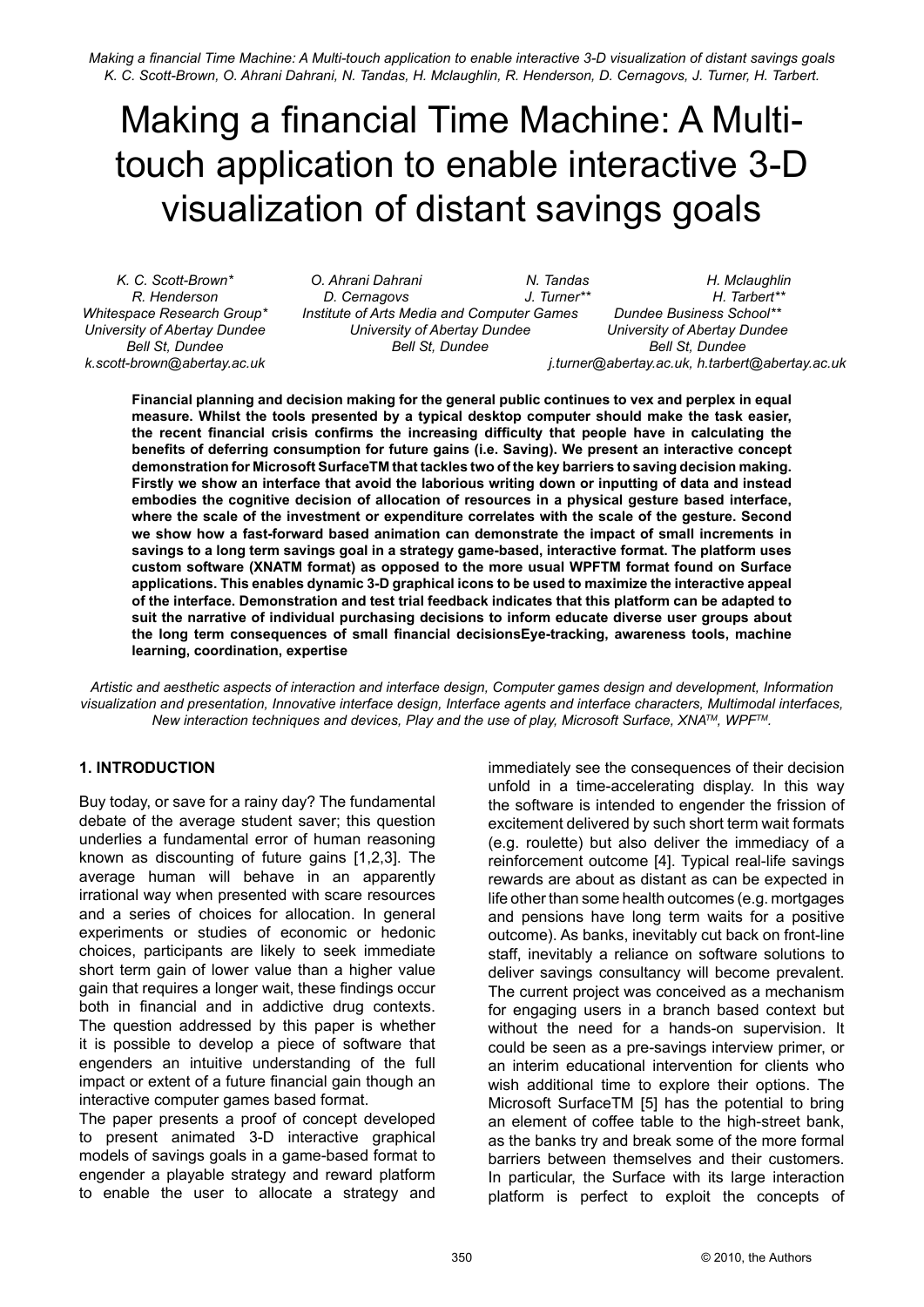embodied cognition [6, 7]. It allows customers to take control over their finances which engenders more customer confidence and ownership. The tool takes a customer centric approach and allows for a more personalised and bespoke approach to financial management with the added benefit of privacy and not having to feel pressured or embarrassed by a banking representative. As opposed to being bombarded with financial information in the form of text, customers can engage, through a user-friendly interface, with a more straightforward and visually informative package which has the potential to build a stronger relationship with both financial planning and the banking sector.

The crucial novelty of the application is to couple the use of pictures and gestures in the selection and allocation of financial choices. Images present a powerful way of creating a unique access point to knowledge in the brain, and coupling a normally abstract or text based notion of an expenditure item allows the pictorial information and scale of the item to enhance and enrich its representation in the brain of the user [6]. Furthermore, by coupling the allocation of expenditure to a physical gesture (perception and action), the impact of the decision is again embedded in the brain of the user in a more direct and also in a multi-modal way [6,7,8]. These two innovations combined with the game based, instant feedback model of the outcome can promote and engender learning and behaviour change. The challenge for many banks is to make their branches attractive places to customers with economic and lifestyle decisions to be made. Currently the average shopper is more likely to use a coffee shop or tea room to create breathing space to make a financial decision requiring finance (e.g. holiday, sofa, car, house). The absence of trained consultants in financial products in the average public space creates an opportunity for a Surface based solution to savings engagement.

# **2. PLANNING AND SAVING**

## **2.1 Deferring future gains**

The underlying economic problem is one of discounting of future gains. There are two models for the curve of future discount (exponential and hyperbolic [e.g., 9,10) but both are potentially addressable by a system that increases the salience and immediacy of the future gain[4]. This resulted in the current project, a working software package to demonstrate a playable application for roll-out in banks, building societies, citizens' advice bureau and other community outlets such as libraries. The solution

To WPF[11]or not to WPF[12]? The current trend

in surface projects is to shuffle and manipulate rectangular objects such as documents and photographs which allows rapid sorting and scaling of objects in a genuinely interactive and intuitive manner. Most development for Surface SDK appears to be done in WPF. So why choose XNA for development of this project? Whilst the "animation language" in WPF (called StoryBoard) is easier to learn XNA offers more control over 3D models. WPF as a whole is ideal for application interaction. rendering what the user is requesting. XNA is purpose built or high frame-rate 2D/3D rendering of objects with features like character animation and inverse kinematics. Table 1 shows a comparison of the key features of the two different platforms available for the Microsoft SDK. Both systems have their merits, but for the purposes developing an inviting and engaging interface the XNA platform was used to enable the drawing and subsequent animation of 3D objects.

*Table 1. Comparison of pros and cons for delivery platform*

| <b>Platform</b> | <b>Current</b><br>Use in<br><b>Surface</b><br><b>SDKT</b> | Availability of 3-D graphics<br>demo-softwarel | <b>Utility for</b><br>models |
|-----------------|-----------------------------------------------------------|------------------------------------------------|------------------------------|
| <b>XNA</b>      | Limited                                                   | <b>Minimal</b>                                 | <b>Excellent</b>             |
| <b>WPF</b>      | Ubiquitous                                                | Good                                           | Best for 2-D<br>interaction  |

# **2.2 Implementation**

Development was performed on Microsoft Surface SDK on PCs running Windows Vista. Final testing was performed on a modified Microsoft Surface, with additional clear Perspex surround for peripheral device interfaces. The design took account of contemporary concepts in multi-touch gestural interface design [13]. To maximise flexibility, we selected the minimum range of gestures from the user defined gesture set [14], relying on 'Drag' and the various 2point 'Enlarge(Shrink)' gestures, these gestures are easiest to port to other platforms and are already established currency in multi-touch devices such as smartphones.

SOFTWARE DESIGN

The game is presented in three screens characterize by three actions: Divide, Decide Spin (and Win). This allows the participant to allocate their resources, generate a savings plan and then play the game to see if their strategy works. If not, they can play again until they get the design they want. The top right panel of the layout screen shows the selection menu for income (green surround) and expenditure (red surround) items. Participants drag the item they want into the workspace panel, whereupon a selection of allocation-option satellite mini-icons pop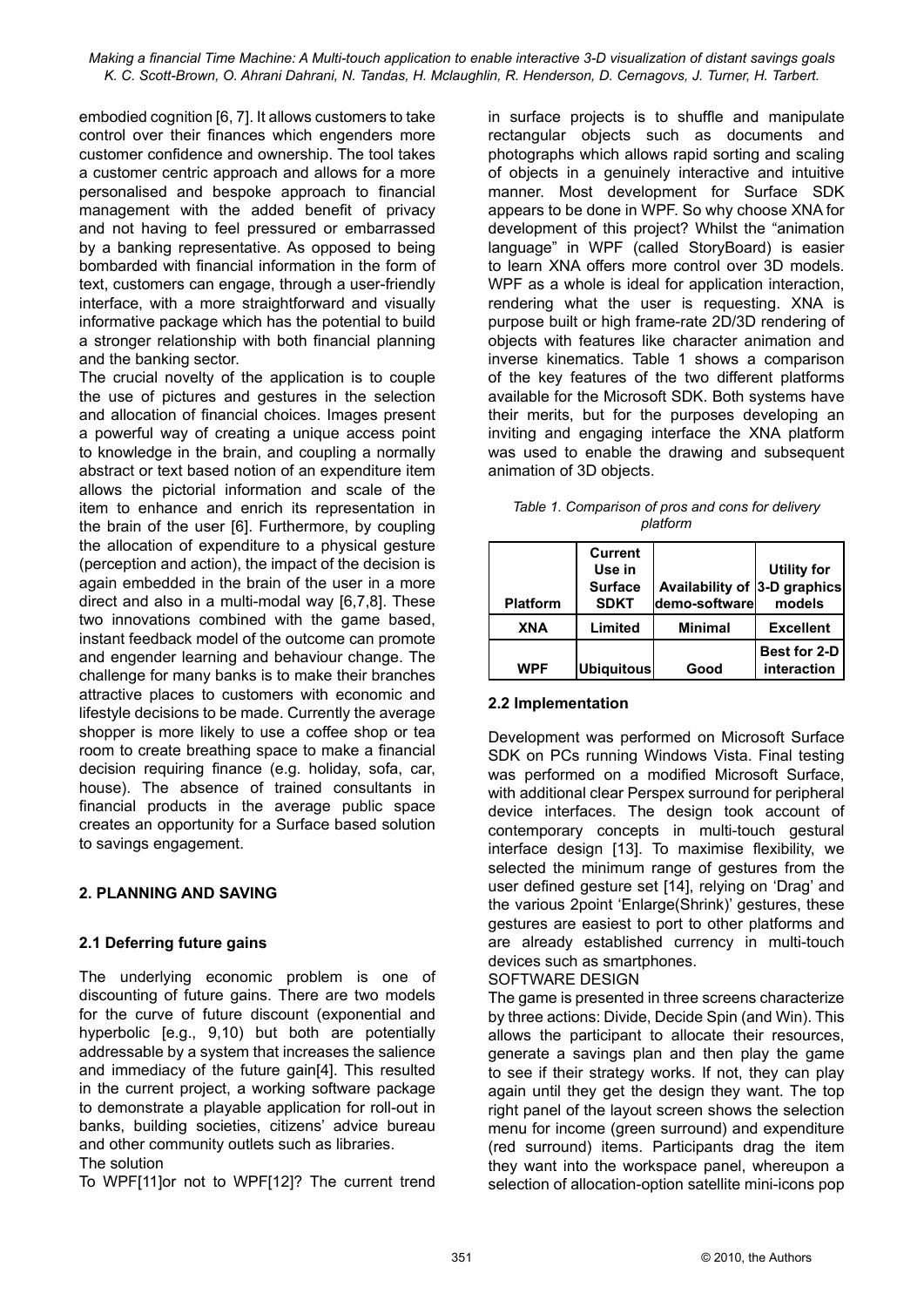up around the main icon to show the expenditure recurrence (e.g. weekly, monthly, annual etc.). The use of dragging and scaling[14] of pictorial items is crucial to the novelty of the application in the finance context, to associate perception and action [6,7,8].



*Figure 1. Layout of the decide section of the game where players must physically allocate their resources. Upper left panel indicates the resource allocation area where the pinch gesture is used to manipulate levels of expenditure and payment intervals. Upper right panel indicates the income and payment options, which can be selected and dragged to the allocation area. The lower panel displays the drag-scrollable 'gantt-chart' calendar for the income and expenditure schedule. Items allocated appear here once edited.*

The initial strategy component of the game is to develop a portfolio of income expenditure corresponding to a desired spending plan for the participant. The scale of the expenditure can be adjusted by a pinch gesture revealing the scale of the expenditure in a digit echo readout above the panel. Figure 1 illustrates the look and feel of the initial interface, a multi-panel interface for the selection allocation and division of expenditure and income in an average consumer context.

Once the selections have been made, the participant can proceed to the savings stage where a series of doors are arranged to reveal the relative risk and return of each option. Again, using the pinch (or any two point scaling gesture) on the savings pot icon, the participant can select the amount or proportion of savings for each product they wish. Finally they can proceed to the final screen where they can 'Spin the wheel of time.' Savings plans ending in credit 'Win', those that end in debt, 'Lose'. Audio fanfares are played appropriate fanfares for each outcome. At this point the player is invited to revisit their choices and play again to achieve a better outcome. At the moment the default icons for playing are savings (illustrated by a piggy bank) and mortgages (illustrated by an animated house). In the future additional personalized savings goals will be playable.

#### **4. VISUAL APPEARANCE**

The icons were designed to be animated, and so are full 3-D models, imported to the project from MayaTM [15]. Each one was conceived by a concept artist and then translated into a 3-D model for export to the program.

By using icons instead of text headings the interface becomes more navigable and potentially of use to audiences without high levels of literacy or numeracy in the language of the host terminal. The purpose is to demonstrate universal principles of money use, so for multi-language societies, this demonstration minimizes the need for language rewrites. Concepts for characters were sketched in drawing pen, scanned scanned and printed off. Water colours were then used prior to scanning into Adobe PhotoshopTM. Individual character assets, for example arms, mouth and eyes, were drawn separately using the pen and brush tools and a WacomTM tablet. Once happy with the outline the artist would block colour-in all the assets and then make different shaders with gradients on every layer for each block colour. This was then used by the 3D modeller and technical artist to build the model in MayaTM. It was then textured and animated; each character has own movements appropriate for its context.



*Figure 2. Sample icon for holiday holiday budget.* 



*Figure 3. Screen layout for the decide section of the game where savings decisions are made and proportions allocated.* 

*.*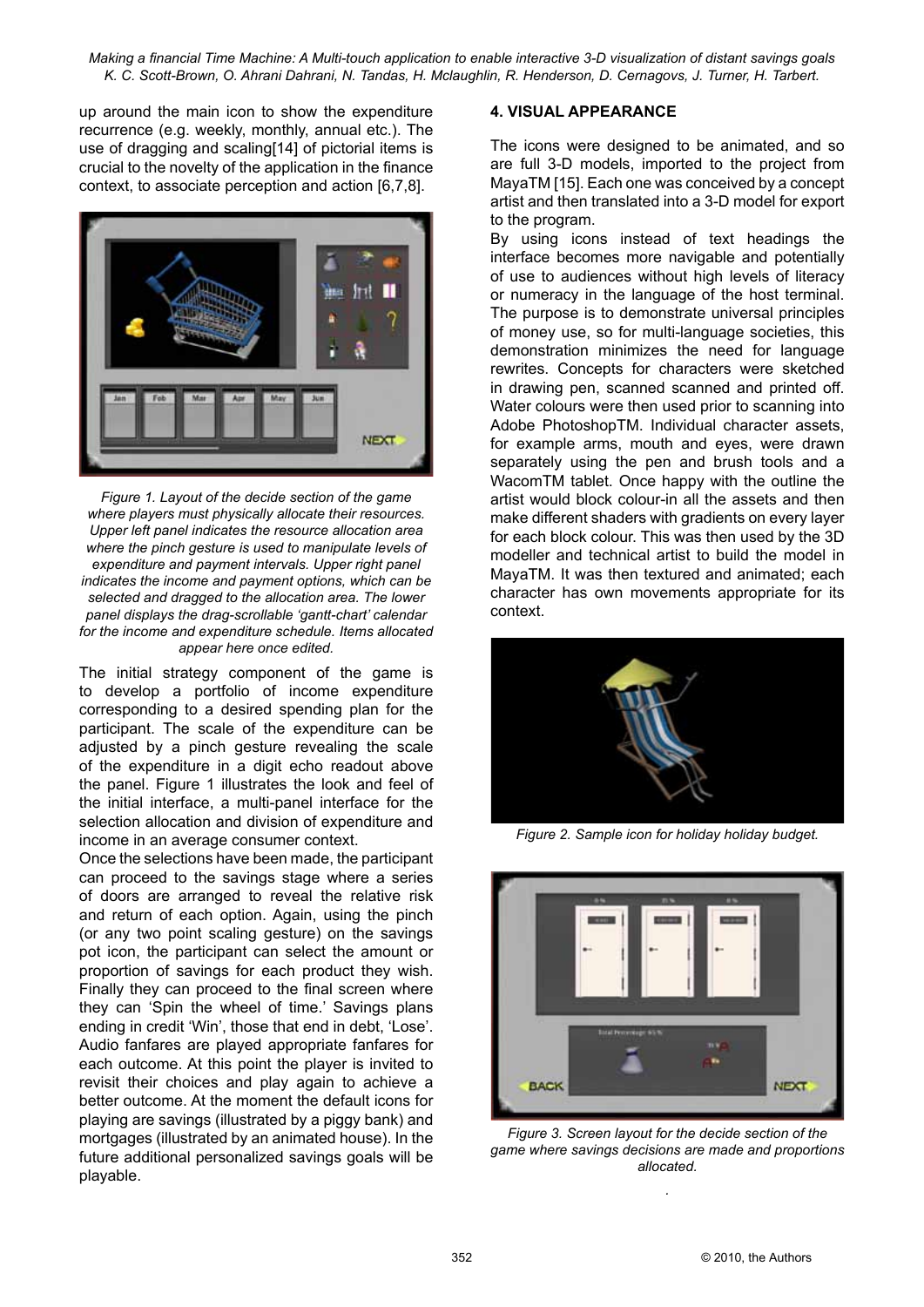The particular benefit of using the Microsoft Surface is the physical scale of the gestures required to make the allocations. The embodied cognition literature [6,7,8] suggests that behavioural choices coupled with actions are more salient, and so the actually commitment to make an investment or gamble should be treated with a greater level of commitment than a simple mouse click or a keyboard entry.



*Figure 4. Screen layout for the spin and win (or lose) section of the game, the time wheel on the right panel can be spun by the user and stopped at a given point, as it spins savings or costs accrue.*

#### **4.1 Demonstration Feedback**

Preliminary user feedback from informal demos has focused on two key areas, the most attractive aspect of the software solution was the removal of the need for participants to write down actual financial values (this appears to be a barrier to engagement in financial planning). The second key feature was the utility of the surface as an input device which was perceived to be novel, enjoyable and engaging. Initial developer feedback has focused on the development process for the software itself, in particular the facility to create additional expenditure items and the need for the program to focus on particular individual client narratives.

#### **5. SUMMARY AND FUTURE WORK**

A rapid prototype financial planning tool for Surface was developed by a multi-disciplinary team using the XNA platform to render 3-D graphical and modifiable icons. The innovation of the interface is focused on the incorporation of the concepts of embodied cognition to harness the linkage of the use of images with perception and action [6,7,8,16]. Response to testing has been positive but has highlighted the need for a focused and parallel strand of development to enable widespread development and adoption. The software is re-mappable to mobile devices and desktop PCs. The natural development of this 'time machine' concept is of multiple independent applications focused on individual purchasing decisions. For example a downloadable smartphone based application could help people decide the correct mobile tariff, or a college-fund app could help families determine a savings plan for a child to enable enrolment at a fee paying education institution. The possibilities for applications are extensive, but the underlying mathematical model of savings accrual can be re-used, as can the general interface. It is possible to re-skin the application interface to suit individual target markets.

The key to success is the context of the roll out platform. Ideally, for a Surface development pathway, this unit should be in a semi-structured situation where sales or debt counseling trained staff can be on hand to set up an interaction, allow free form play and then post-play to consult on future decisions. The beauty of the multi-touch interface and game format arise here - the format allows users to imagine scenarios and play at 'what ifs'. In a formal bank sales consultancy scenario, where the user is immediately pinned down to their own financial situation the user can feel inhibited. A game-based more format allows for people not commit to the actual figures they possess. This can help reduce embarrassment, particularly for people who may have a problem, an experience such as this may be an easier way to make the transition to acknowledgement of a problem than an full on debt counseling session.

Ultimately, as multi-touch devices become prevalent in the home and the workplace the trend toward interactive input of data will emerge. In the meantime, this platform demonstrates the notion of deferred or discounted future gains to the player. The system can be used in a experimental situation to test the predictions of two different models of discounted future gains (the exponential and the hyperbolic models)[e.g., 9,10].

## **6. ACKNOWLEDGMENTS**

This project was supported by NCR. Our grateful thanks to NCR and to Graham Johnson, Jonathan Black, Mark Grossi, Andrea Szymkowiak, Kate Ho, Paul Zealey, Paul Harris, Jim Bown, Louis Natanson, John Isaacs, Dave Heeley, Jim Moonie and colleagues from Abertay for helpful discussions and support in the development of this project.

#### **7. REFERENCES**

[1] Raineri, A., and Rachlin, H. 1993. The effect of temporal constraints on the value of money and other commodities. Journal of Behavioral Decision-Making, 6, 77-94.

[2] Green, L., Fry, A. F., and Myerson, J. 1994. Discounting of delayed rewards: A life span